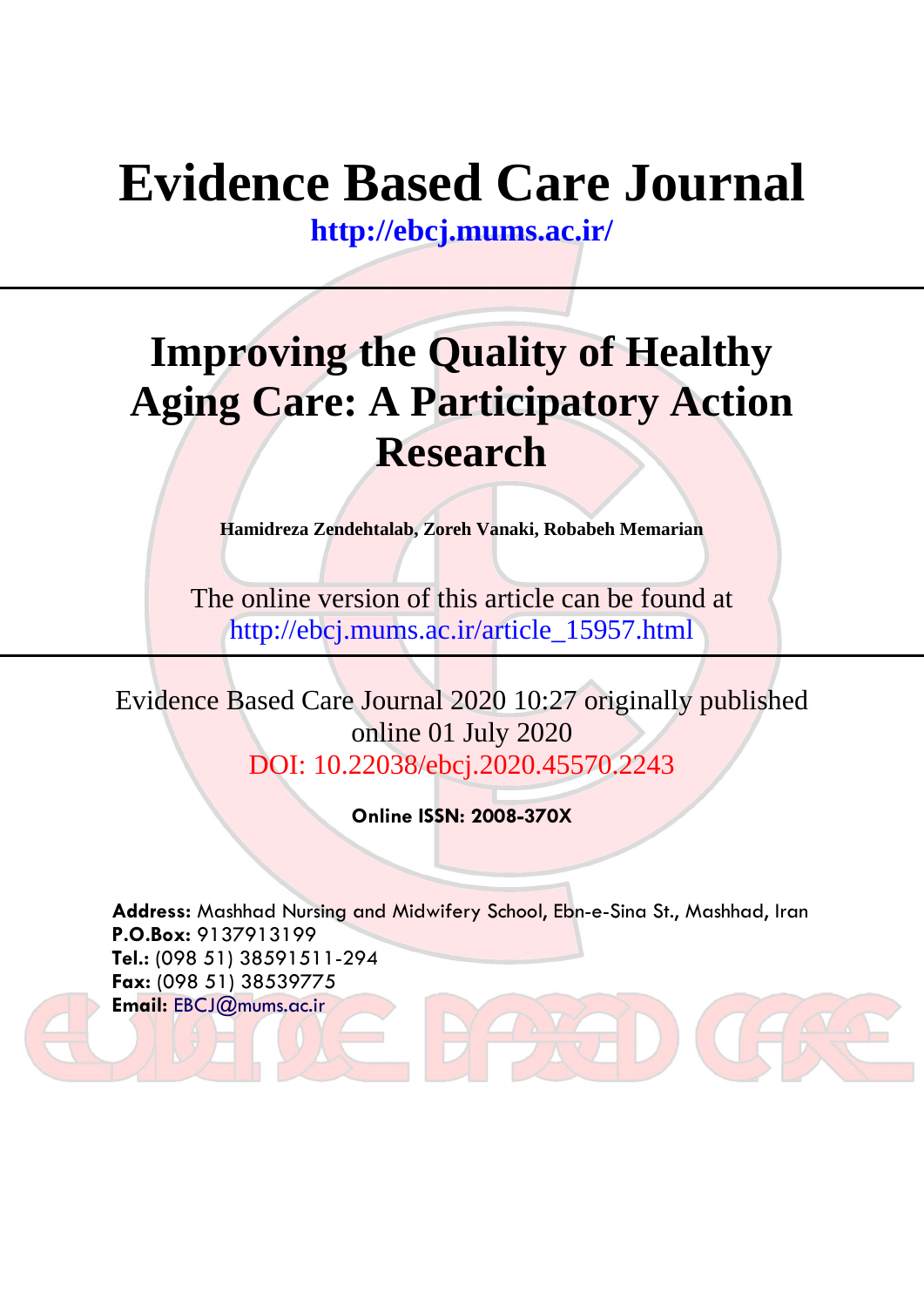Original Article





# **Improving the Quality of Healthy Aging Care: A Participatory Action Research**

**Hamidreza Zendehtalab<sup>1</sup> , Zoreh Vanaki2\* , Robabeh Memarian<sup>3</sup>**

**Received**: 18/01/2020 **Accepted**: 20/06/2020

Evidence Based Care Journal, 10 (2): 27-36

# **Abstract**

**Background:** The elderly health care services provided in public health centers neglect the care and education of the healthy elderly.

**Aim:** This qualitative study aimed to improve the quality of public health services for the healthy elderly.

**Method:** This participatory action research was conducted on 11 health care workers, 54 elderly participants, and 54 family members in Motahhari Comprehensive Health Services Center of Mashhad, Iran, within 2016-2019. Data collection tools were the SERVQUAL questionnaire, interview, focus group discussion, and field note-taking. After the identification of the problems through interviews with participants, the sessions of focus group discussions were held to design the program. After executing the change programs, evaluations were repeated to compare pre-change and post-change situations. Qualitative content analysis was performed using the reality description method, and quantitative content analysis was conducted by descriptive statistics and paired t-test.

**Results:** The mean values of age and work experience of the health care workers were reported as  $32.4\pm2.7$  and  $8.1\pm1.7$  years, respectively. Using the developed care files, the non-specialist routine care was transformed into standardized organized care based on the needs of the healthy elderly. In the pre-intervention phase, the mean scores of service quality from the perspective of the elderly participants and their families were 63.0±9.4 and 61.8±9.0, respectively. In the post-intervention phase, the aforementioned figures statistically increased (P=0.001) to 130.1 $\pm$ 14.7 and 122.6 $\pm$ 13.5, respectively.

**Implications for Practice:** The quality of health care services for the healthy elderly improved by encouraging the participation of the elderly and their families in the care process. This approach can be used in other public health centers.

**Keywords:** Healthy aging, Participatory action research, Service quality

<sup>1.</sup> PhD Candidate, Department of Nursing, School of Medicine, Tarbiat Modarres University, Tehran, Iran

<sup>2.</sup> Professor, Department of Nursing, School of Medicine, Tarbiat Modarres University, Tehran, Iran

<sup>3.</sup> Assistant Professor, Department of Nursing, School of Medicine, Tarbiat Modarres University, Tehran, Iran

<sup>\*</sup> Corresponding author, Email: vanaki\_z@modares.ac.ir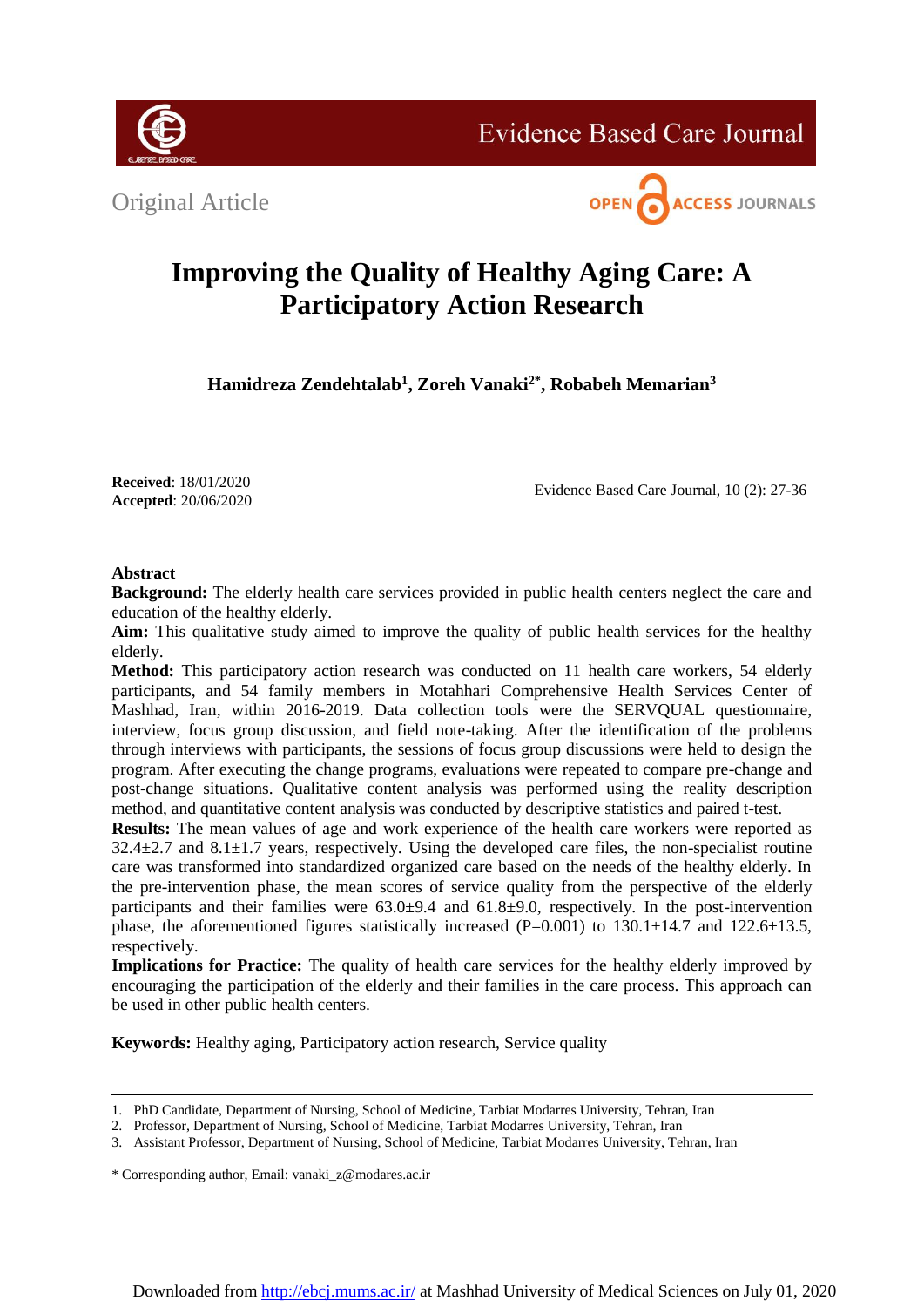#### **Introduction**

Given the rapid growth of the elderly population in Iran and country's lack of sufficient infrastructure to provide this group with health services, Iranian health organizations should consider healthy aging a strategic objective and try to keep the elderly as healthy and active as possible by implementing community-based programs (1). Currently, Iranian health organizations are executing an integrated elderly health program designed by the World Health Organization (WHO) for the Eastern Mediterranean Region (2), which is based on three principles. The principles include the participating of the elderly in the development process, strengthening their physical and mental health, and creating supportive and empowering environments for the elderly population (3).

The program has been designed for both physicians and non-physicians, including the observation of risk factors and clinical signs for early diagnosis, appropriate treatment, and timely referral. In this program, elderly people are screened for conditions, such as blood pressure, cardiovascular diseases, diabetes, eating disorders, and visual and auditory disorders. However, this program focuses on the ailing elderly and neglects the care and education of healthy seniors (2). Due to heavy workload and shortage of trained personnel, many public health facilities executing this program adopt a passive approach toward the elderly people whom this program classifies as healthy (4). Nevertheless, the approach of health facilities to this group of the elderly is indeed important because maintaining their health by -for example- implementing community-based programs can help reduce future costs and disease burden on the health care system and further enhance their quality of life and satisfaction (5).

This is the approach followed by community-based healthy aging programs (6). The majority of studies carried out on aging in Iran have focused on the specific aspects of aging, such as social participation (7), abuse (8), empowerment in chronic diseases (9), lifestyle (10), quality of life (11), nutrition (12), autonomy (13), loneliness (14), and physical activity (15), and have not paid much attention to the concept of healthy aging and related care or quality of healthy aging services. Therefore, the present study aimed to identify the approaches to improve healthy aging services provided at health centers.

#### **Methods**

This study was extracted from qualitative participatory action research conducted in Shahid Motahari Comprehensive Health Services Center of Mashhad, Iran, within November 2016 to March 2019. This center was chosen due to the researcher's experience of working there as a clinical instructor for more than 10 years, large number of elderly people falling in the center's area of responsibility, and eagerness of the center's management and personnel to improve its performance.

The present study was carried out on 11 employees of the center, 54 elderly people visiting the center, and families of the elderly. At the time of the study, the total number of the elderly subjects covered by the center was 13,000, and there were 550 health records for the elderly at the center. After making announcements at the center and local mosque, 60 elderly people enrolled to participate. During the 2 years of the study, six subjects were excluded (one participant due to mortality, three subjects due to change of residence, and two cases due to unwillingness to continue), reducing the number of elderly participants to 54 people.

The inclusion criteria for the elderly were the age range of 70-60 years, physical and mental health for the interviews, and no participation in the elderly care program. The inclusion criterion for the elderlies' family members was to be the main caregiver of an elderly aged 60 or over. Since the change was to occur in the center's entire workspace, all of its employees entered the study. The satisfaction of the elderly and their families was measured using the SERVQUAL questionnaire. The qualitative data were collected by three methods of interview, field note-taking, and focus group discussion.

Before starting data collection, informed consent was obtained from the center's personnel, elderly participants, and family members. Moreover, they were explained about the objective of the study. The time and location of the interviews were decided based on the suggestions of interviewees to avoid causing inconvenience. The interviewees were also asked to permit the interviewer to record the conversations. There are a few examples of questions made during the interviews as follows:

#### *Example of questions from the personnel*

What does the center do for healthy elderly people? What are the barriers to running a healthy aging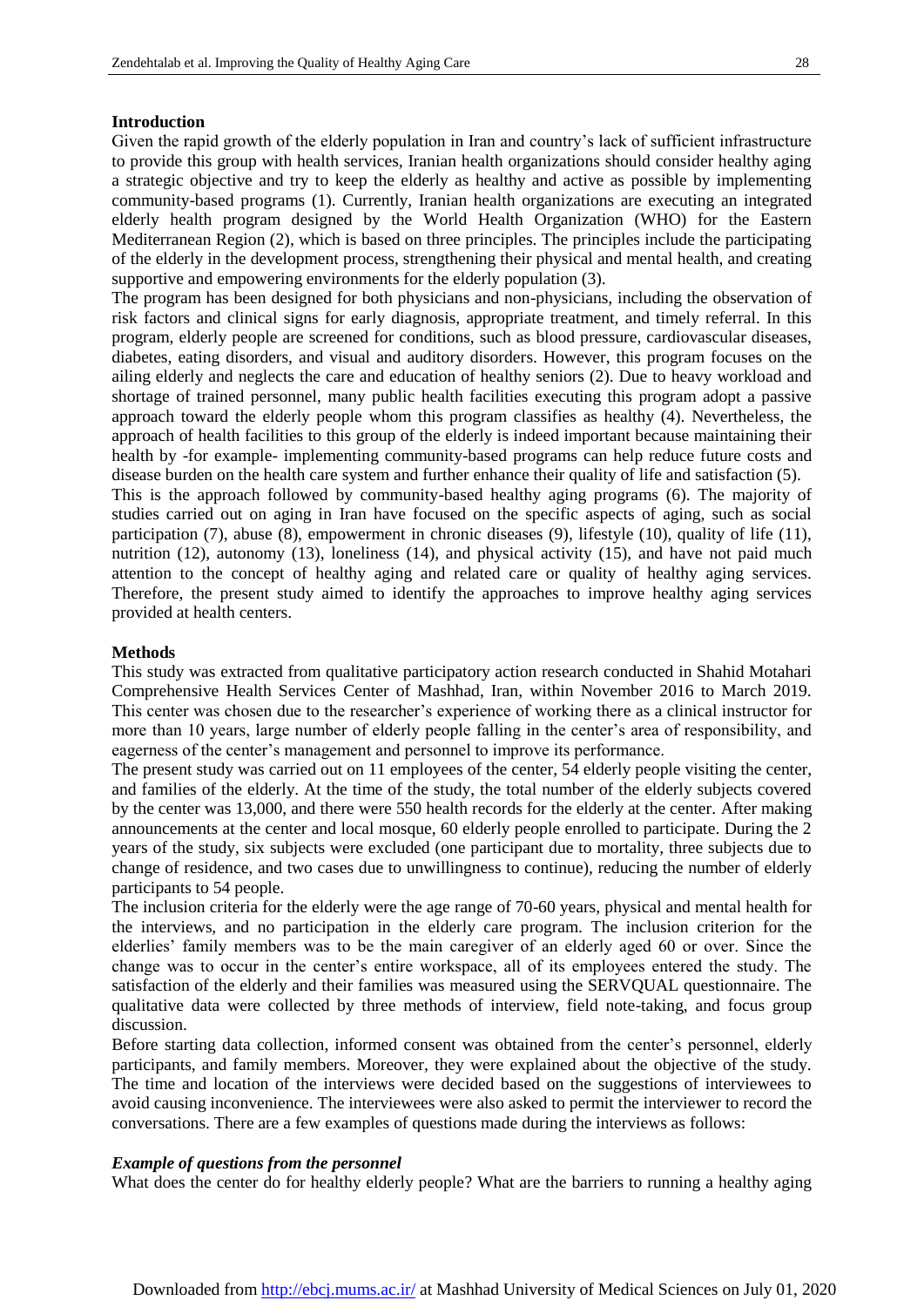# program?

# *Example of questions from the elderly*

What do you need as a healthy individual? What problems do you have with your health? What do you expect from the center?

# *Example of questions from family members*

What problems does your elderly family member have? What do you know about aging care? What do you expect from the center? What do you do to keep your elderly family member healthy?

After each interview, the record of the interview was transcribed verbatim. Then, the researcher listened to the record and reviewed the transcripts multiple times and took notes for use in subsequent interviews. After preparing transcriptions, the next step was the identification of the themes and subthemes in the data. This was carried out through a qualitative analysis that involved examining the collected data step by step to identify sub-themes and categorize them into themes.

The initial coding was performed after reviewing the data. Each theme was reviewed several times to ensure that its sub-themes matched the data. This process continued until no new theme or sub-theme emerged. The researcher also took notes of ideas, thoughts, questions, or theories coming to the mind during the construction of themes and discussed them in the subsequent interviews. Data coding and analysis in this study was based on a previously developed method (16).

The interviews were conducted one-on-one (interviewing the elderly and family members separately) in a quiet place approved by the interviewee. Each interview lasted 30 to 60 min. The healthy aging promotion program was executed in four phases, including 1) collecting initial information and examining the current situation, 2) designing change plans, 3) executing the designed change plans, and 4) evaluating the post-change situation.

# *Phase 1 (collection of initial information)*

This phase consisted of two steps, namely A) examination of the current situation and identification of problems and B) reexamination and confirmation of the identified problems by the participants. In this phase, 27 interviews were conducted with the center's personnel, the elderly, and the family members. The concepts extracted from the interviews were rechecked with the participants. After the confirmation of the concepts, problems were determined and then prioritized in three sessions of focus group discussion held separately with the personnel, the elderly, and the family members.

The qualitative data were analyzed using the reality description method and constant comparative method. In addition, after the emergence of patterns, coding was performed using the method of Bogdan and Biklen. The field notes taken while observing the service provided at the center during different working days were also used to confirm the problems. The validity of the qualitative data was verified by obtaining feedback from the participants. The reliability of the data was checked through peer review (by nursing PhD students).

The use of the three methods, namely interview, focus group discussion, and field note-taking and design of five change cycles helped to improve the rigor of the data. The validity of the qualitative findings was checked using the 22-item SERVQUAL questionnaire. This questionnaire, developed by Parasuraman (1988), measures the service quality in five dimensions, including tangibles, reliability, responsiveness, assurance, and empathy. Based on the 5-point Likert scale, this questionnaire can have total scores within the range of 22-110. A SERVQUAL score of 66 indicates an average level of service quality (17, 18). The validity and reliability of this questionnaire were confirmed by Heidarnia et al. (2014) (19). This questionnaire was separately completed by the elderly participants and their families.

Subsequently, the quantitative and qualitative data were combined, resulting in the identification of 24 problems. The identified problems were reexamined by the participants for confirmation. After this confirmation, the problems were prioritized in one session of group discussion with the center's personnel. In the second session of group discussion, the prioritized problems were approved by the personnel and the suggested solutions were recorded. The solutions were prioritized based on urgency, degree of consensus, applicability, consistency with master documents, and readiness of the research team.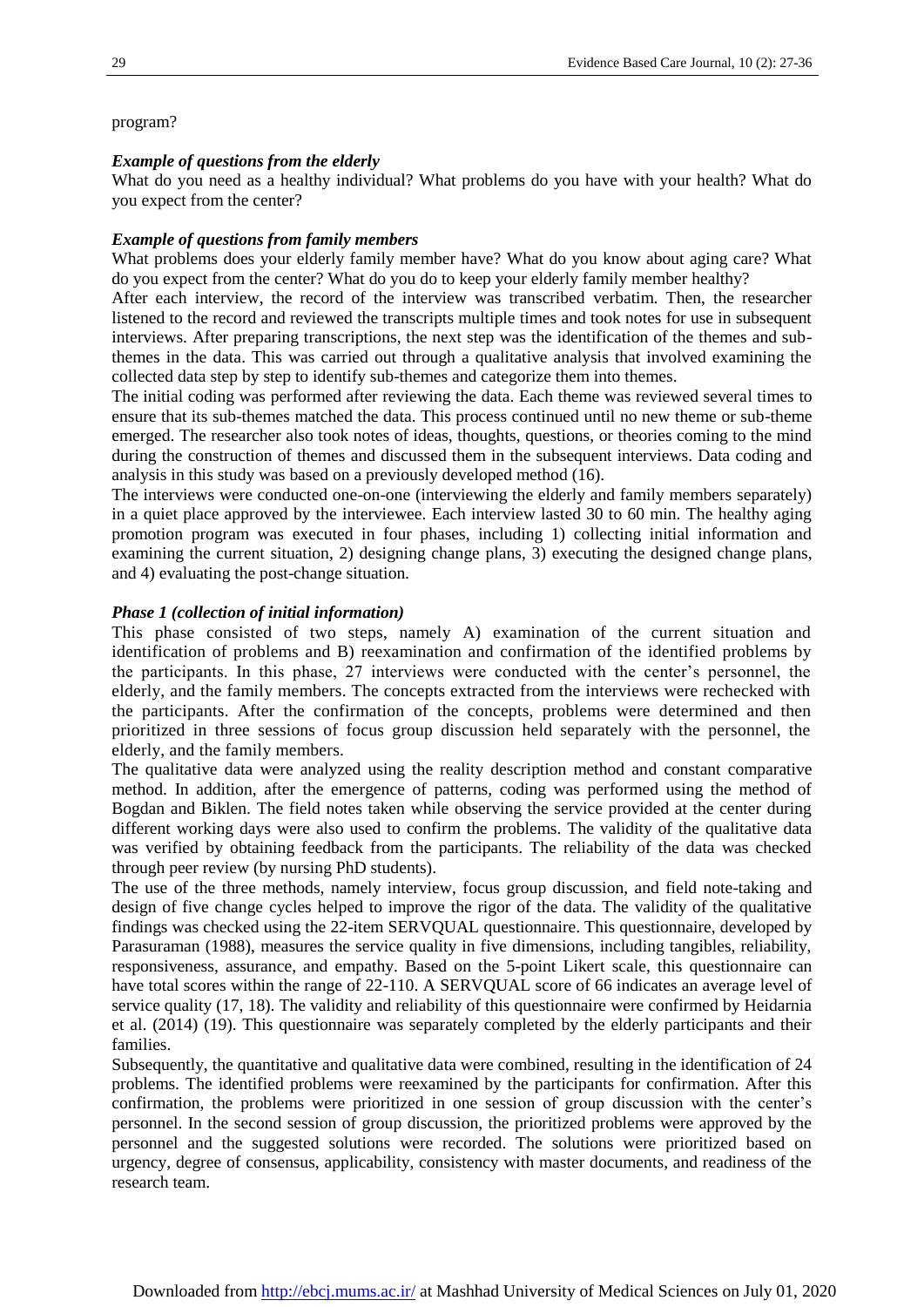| Revision                                                                                                                             | Feedback                                                  |
|--------------------------------------------------------------------------------------------------------------------------------------|-----------------------------------------------------------|
| Adding a review of care programs and master<br>documents to group discussions                                                        | I am not familiar with aging programs                     |
| Encouraging the personnel to plan the sessions in<br>order to have enough time for more interaction<br>with the elderly participants | The sessions are excessively focused on writing           |
| Introducing relevant books and journals                                                                                              | I do not have sufficient information about elderly issues |

**Table 1. Examples of feedbacks and reflections in personnel empowerment cycle**

# *Phase 2 (development of change plans)*

In this phase, change plans were designed based on the opinions of the center's personnel, elderly participants, and families. The considered change cycles included modifying and improving physical space and equipment, holding personnel empowerment workshops, developing and creating care files for healthy seniors, and designing home visit programs.

# *Phase 3 (execution of change plans)*

In this phase, the designed plans were implemented. The physical space improvement cycle lasted 3 months, and the personnel empowerment cycle took 7 months. The case file design cycle lasted 6 months, and the home visit cycle took 4.5 months to complete. For example, the personnel empowerment cycle consisted of the following 11 activities:

Reviewing the integrated elderly care program, going over the changes in the new package of elderly services, reviewing the national document on health promotion, welfare, and dignity of the Iranian elderly, introducing the indicators of healthy aging, and holding seven workshops (six principles of healthy aging and home visits)

These activities were carried out by the researcher, all the involved personnel, nutrition and psychology experts, and a number of nursing master's students. The healthy aging program was executed twice a week in the evening shifts at the center's location. The personnel worked with the elderly participants and their families for 4 months based on the designed care cases. During this time, the personnel trained the elderly subjects according to the principles of healthy aging (i.e., nutrition, physical activity, communication, drug use, falling, and physical environment).

The elderly participants and their families played an active role in education and were asked to not only attend the classes but also try to use what they had learned in practice. Using the feedback received from the elderly participants and their families, the flaws of the case file were identified, and it was modified into its final form. The personnel worked for another 2 months with the modified case file. Then, the final evaluation was performed.

## *Phase 4 (post-change evaluation)*

This phase involved using the quantitative (i.e., SERVQUAL questionnaire) and qualitative (i.e., interview, focus group discussion, and field note-taking) methods to collect post-change qualitative and quantitative (i.e., services quality) information and compare them with the situation before the execution of change plans. For the quantitative data, the comparisons were made using descriptive statistics (e.g., frequency, mean, and percentage) and paired t-test. A p-value of less than 0.05 was considered statistically significant. Table 1 tabulates examples of feedback and revision in the personnel empowerment cycle.

## **Results**

The present study was carried out on 8 health care workers, 1 physician, 1 secretary, 1 maintenance worker, and 54 healthy seniors and their families. The health care workers had a mean age of  $32.4 \pm 2.7$ years and mean work experience of 8.3 years. In addition, 51.8% and 48.2% of the elderly participants were male and female, respectively, with a mean age of  $64.3\pm3.9$  years. The family members were reported with a mean age of  $34.4\pm2.6$  years and were mostly  $(62.5\%)$  women. A great number  $(41.3%)$  of the family members were the children of the elderly participants.

The main barriers to the implementation of the healthy aging program at the center were the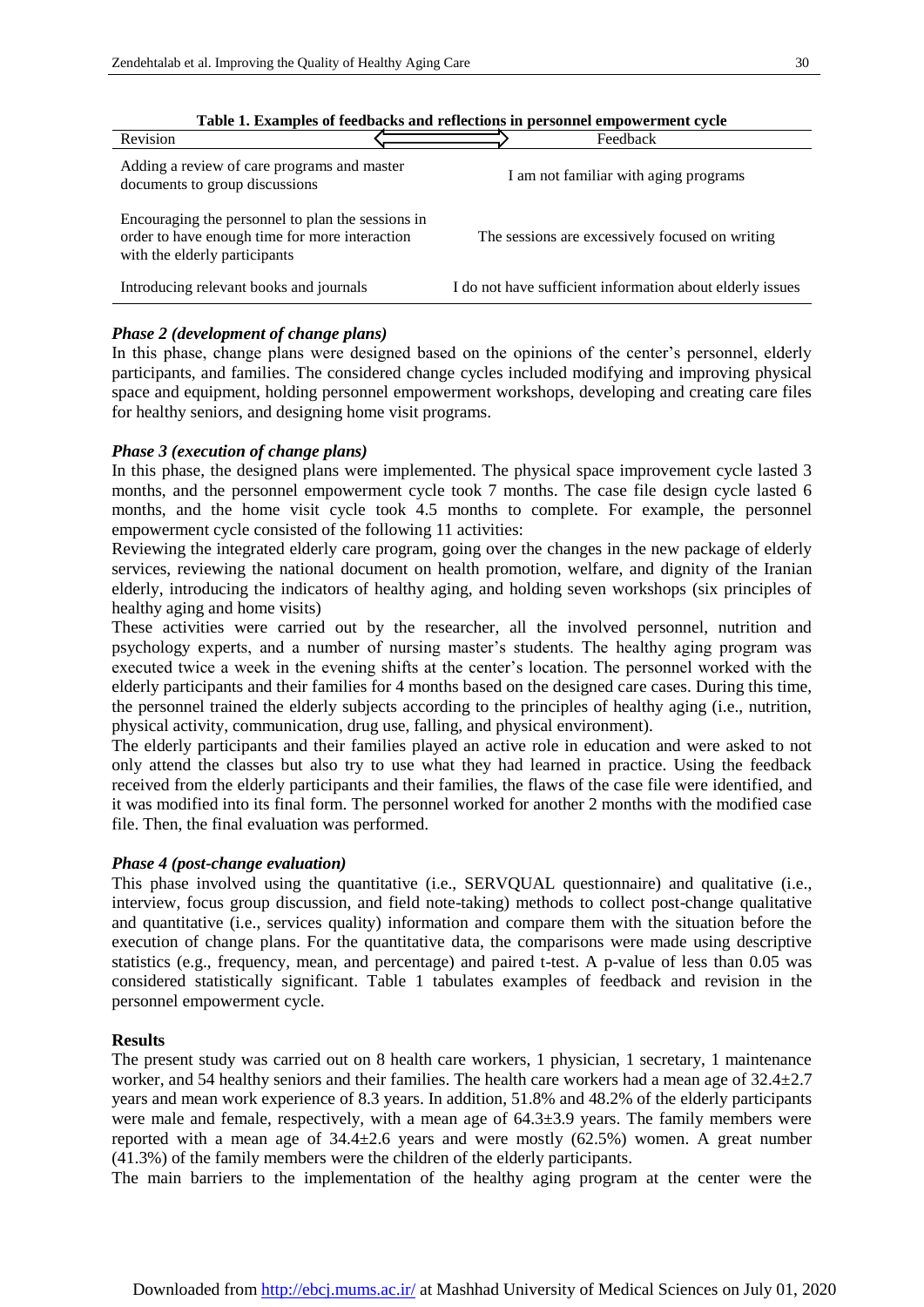**Table 2. Comparison of service quality from the perspective of healthy elderly participants and their families before and after changes in health center**

| Dimension of service                        | Healthy elderly participants<br>$(n=54)$ |                  |                            | Family members<br>$(n=54)$ |                  |                            |
|---------------------------------------------|------------------------------------------|------------------|----------------------------|----------------------------|------------------|----------------------------|
| quality                                     | Pre-change                               | Post-change      | Paired t-test<br>(P-value) | Pre-change                 | Post-change      | Paired t-test<br>(P-value) |
| Tangibles (mean±standard<br>deviation)      | $12.3 + 2.5$                             | $26.1 + 4.1$     | 0.001                      | $11.9 + 2.6$               | $25.1 \pm 3.9$   | 0.001                      |
| Reliability<br>(mean±standard deviation)    | $15.5 + 3.7$                             | $28.4 + 4.2$     | 0.001                      | $14.8 + 2.5$               | $26.5 + 4.7$     | 0.001                      |
| Responsiveness<br>(mean±standard deviation) | $10.1 + 2.9$                             | $25.1 \pm 3.9$   | 0.001                      | $10.5 + 2.6$               | $25.4 + 4.1$     | 0.001                      |
| Assurance<br>(mean±standard deviation)      | $12.7 + 2.1$                             | $23.6 + 4.3$     | 0.001                      | $12.9 + 2.8$               | $21.4 + 4.1$     | 0.001                      |
| Empathy<br>(mean±standard deviation)        | $12.2 + 2.7$                             | $26.7 + 4.4$     | 0.001                      | $11.5 + 2.4$               | $24.2 + 4.6$     | 0.001                      |
| Total                                       | $63.0+9.4$                               | $130.1 \pm 14.7$ | 0.001                      | $61.8 \pm 9.0$             | $122.6 \pm 13.5$ | 0.001                      |

personnel's lack of clear perception of the concept of healthy aging, absence of a suitable structure for running a healthy aging program, and personnel's inability to run a healthy aging program. The results of the interviews (Table 2) showed that the intervention made the following changes:

"dissatisfaction of the elderly and their families" changed to "satisfaction";

"regulation-based care" changed to "organized care";

"poor awareness of healthy aging" changed to "good perception of the healthy elderly and their needs";

"no education for the healthy elderly" changed to "regular training program based on the needs of the elderly";

"incapable personnel" changed to "personnel with capability and skills to work with the healthy elderly";

"no relationship with the families" changed to "participation of the family in the care of the healthy elderly".

There are some examples of remarks made by the personnel, elderly participants, and family members participating in the study as follows:

**Elderly 4:** *They just ask questions and write, as if I'm not sitting here* (poor communication with the elderly).

**Elderly 8:** *They don't let me tell my problem and what I want. They just fill out the form* (poor needs assessment).

**Elderly 9:** *They don't say anything to our family either. They just bring us here and then take us away*  (not using the family in the care program).

**Personnel 8:** *I am not motivated to work with the healthy elderly, because the system only wants me to fill out files and checklists and send monthly statistics to the office. Also, I do not even know what a healthy elderly individual means because I have not been trained about it* (lack of motivation and training).

**Personnel 2:** *At the moment, we don't have any specific program for the elderly who are healthy and don't have any disease* (lack of a healthy aging program).

**Personnel 6:** *When caring for the elderly, we just follow the doctor's instructions. It is the doctor who must be held accountable. We just do what the doctor says* (no sense of responsibility and lack of independence in care planning).

**Personnel 7:** *Our health system does not have a holistic and forward-looking view about the elderly and only wants to be done with everyday tasks, and there is no planning at all* (lack of a holistic view).

**Family member 4:** *Here, they don't do much for my mother. They say your mother has no problem, bring her for examination whenever she gets sick* (not working for the healthy elderly subject).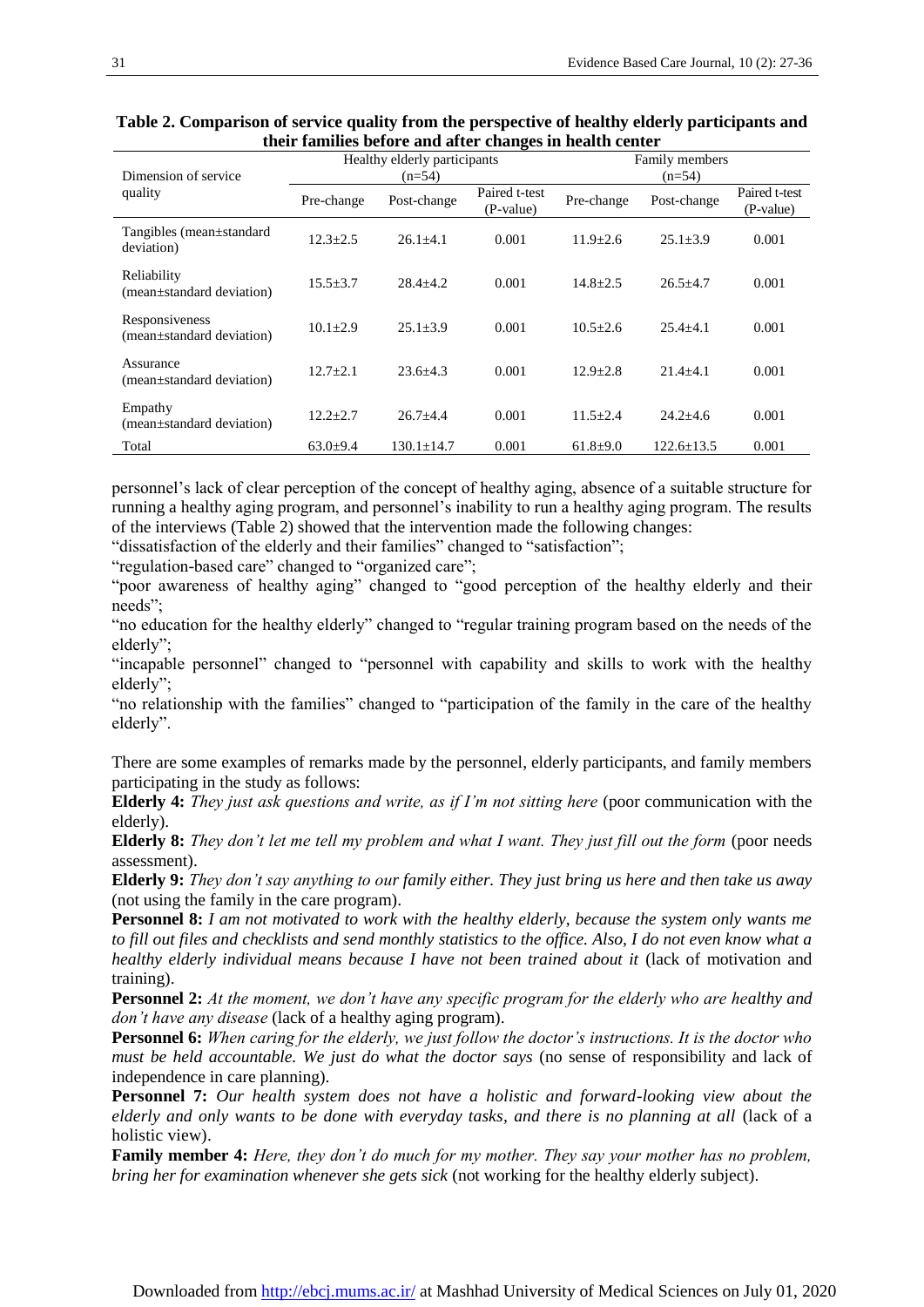As it can be observed, the personnel were not motivated enough to work with the healthy elderly participants, and they had not received the necessary training in this regard. Therefore, they lacked the ability to plan for care and provide independent care with a sense of responsibility. Furthermore, the families were not actively involved in care for the elderly subjects. In addition to qualitative changes, the scores of the SERVQUAL questionnaire (Table 1) also showed a significant difference between the pre-change and post-change phases (P=0.001) indicating an improvement in service quality.

## **Discussion**

The present study aimed to improve the quality of healthy aging care in a public health center. According to the participants' opinions of the current study, this goal can be achieved through personnel empowerment, modification of the center's structure and physical space, and promotion of care services for the healthy elderly. Moreover, success in this regard can be measured in terms of the satisfaction of the elderly and their families, their participation in care, and awareness, professional independence, and accountability of the personnel.

The preparation of the right conditions for providing high-quality healthy aging care is one of the major duties of the people in charge of elderly care policy-making. According to Venkatapuram et al. (2017), quality aging services can be considered an element of health equity (20). However, Yasobant has stated that elderly-related programs and policies are still very limited (21). Sowa et al. (2016) believed that there should be clear guidelines focused on healthy aging (22). The majority of elderly care models have been designed for therapeutic settings. A good example of this is the Nurses Improving Care for Healthsystem Elders (NICHE) model (23), with components, such as organizational structures, physical environment, and patient- and family-centered approaches (24).

Some of the findings of the present action study are similar to the components of the NICHE model. These similarities include for example the role and importance of physical environment and organizational structures in providing the healthy elderly with quality care, importance of the personnel's ability to work with the elderly, and significance of getting the family involved in care. A number of models, such as the Geriatric Resource Nurse and Hospital Elder Life Program, have been developed for the prevention of complications in hospitalized elderly people (25, 26).

However, the program of the present study was designed for healthy elderly individuals to maintain and improve their health by teaching them the principles of healthy aging. This was achieved by the empowerment of health care workers and education of the elderly and their families in line with the WHO's recommendation for primary health care and first-level prevention. The results of the interview with the personnel showed that one of their main reasons for not implementing the healthy aging care program was their lack of a clear perception of healthy aging (Table 3). Researchers have suggested different aspects and components for healthy aging.

In a meta-synthesis study carried out by Song and Kong (2014), it was reported that the elderly define health as the ability to do tasks independently, no disease symptom or having them under control, ability to adjust, connection with others, and enough energy (27). After analyzing the concept of health from the perspective of the elderly, Asadi Noghabi et al. (2012) also stated that reaching a clear definition of health for the elderly is a critical prerequisite for providing appropriate care services for this group of age (28).

In the above-mentioned studies, several different dimensions have been defined for healthy aging. This difference is probably due to the difference in the culture of the subjects and level and breadth of services provided to the elderly in different health and social systems of different countries. Therefore, it can be concluded that the concept of healthy aging depends on the culture and degree of development of societies.

In the present study, one of the factors hindering healthy aging care was a lack of proper equipment and physical structure. Access to adequate physical space can play an effective role in improving the quality of services by giving service recipients and providers a positive view of their attempts (29). From this perspective, the physical environment of many Iranian public health centers is not good enough to induce a good feeling in visitors.

In a study carried out by Safi et al. (2014) on 325 individuals receiving services from public health centers in the north of Tehran, Iran, the participants believed that the highest quality gap was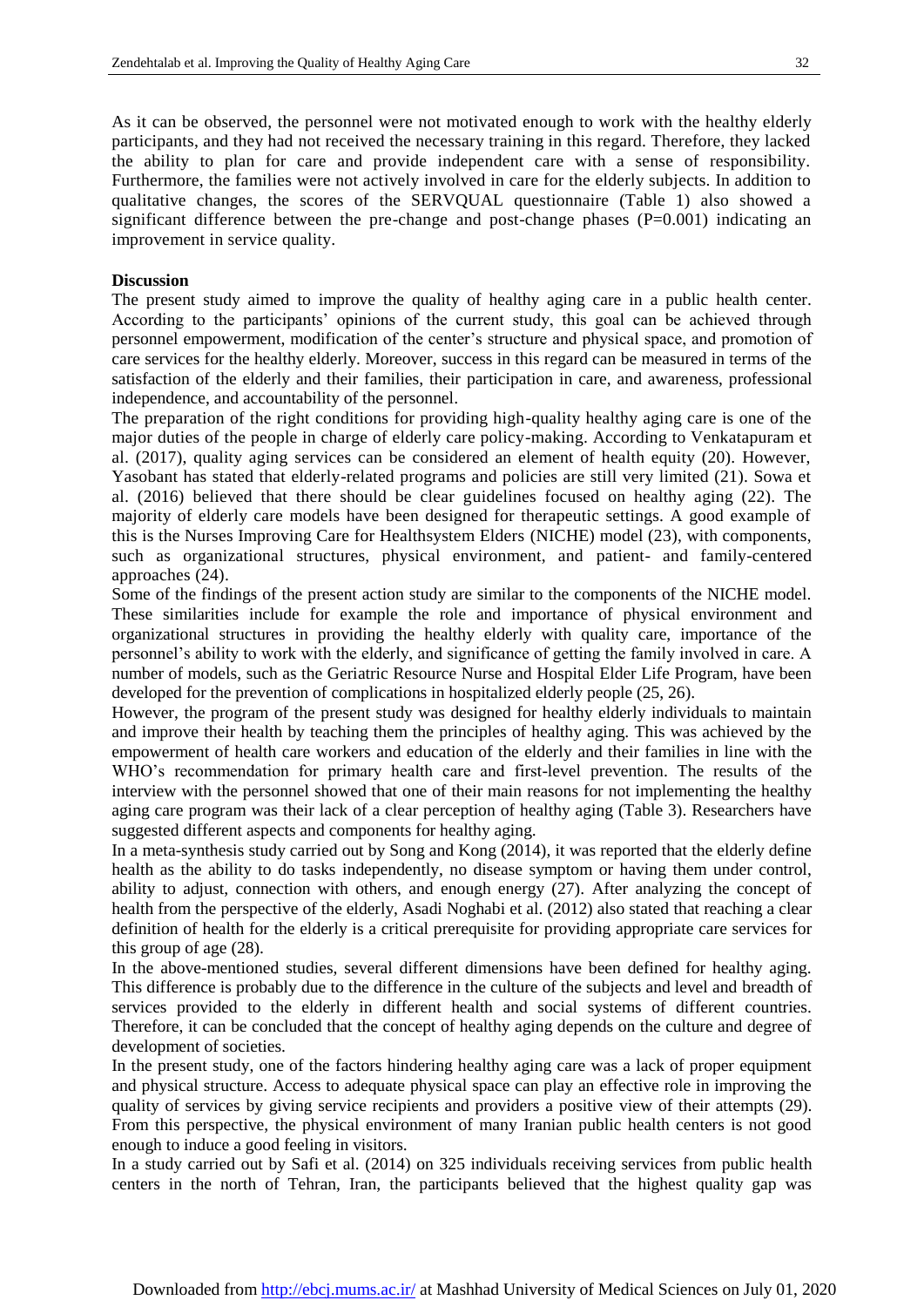| Pre-change concepts                                                                      | Table 5. Comparison of concepts before and after changes in nearly center<br>Post-change concepts                                                                                  |
|------------------------------------------------------------------------------------------|------------------------------------------------------------------------------------------------------------------------------------------------------------------------------------|
|                                                                                          |                                                                                                                                                                                    |
| Poor motivation of personnel to work with<br>healthy elderly participants                | Interest and motivation to work with healthy elderly<br>participants<br>More interaction of personnel with healthy elderly participants<br>and families                            |
| Personnel's lack of a clear perception of the<br>concept and dimensions of healthy aging | Understanding the concept of healthy aging<br>Identifying the needs of healthy elderly participants                                                                                |
| Poor quality of care for healthy elderly<br>participants                                 | Organization of care for healthy elderly participants<br>Use of special care files for healthy elderly participants                                                                |
| Lack of proper relationship with families                                                | Monthly and regular visits of families to the center<br>Relationship with families through home visits                                                                             |
| Lack of training program for healthy<br>elderly participants and their families          | Regular training program for healthy elderly participants and<br>their families                                                                                                    |
| Dissatisfaction of healthy elderly<br>participants and their families                    | Satisfaction of elderly participants and their families with<br>service quality<br>Desire of elderly participants and their families to return to the<br>center                    |
| No sense of responsibility for healthy<br>elderly participants                           | Sense of responsibility                                                                                                                                                            |
| Lack of professional independence                                                        | Independence in providing care for healthy elderly participants<br>Personnel's increased self-confidence<br>Skills to work with healthy elderly participants<br>Making home visits |
| Poor responsiveness to the needs of healthy<br>elderly participants and their families   | Meeting the needs of healthy elderly participants<br>Meeting the needs of their families                                                                                           |
| No family involvement in elderly care                                                    | Family involvement in elderly care<br>Participation of healthy elderly participants in the care process                                                                            |
| No follow-up care                                                                        | Follow-up care through home visits<br>Registration of care in the care file                                                                                                        |

associated with physical and tangible space (30). The results of a study conducted by Motaghed et al. (2017) on four health centers in the west of Tehran showed a large quality gap in all five dimensions of the SERVQUAL questionnaire (18). The present study could significantly reduce the gap between the elderly's perception and expectation of the quality of services provided in the center by improving the healthy aging care provided in the center. This was obtained by the modification of the center's physical structure to decrease the personnel's resistance and help them to get ready to participate in the design, execution, and evaluation of other changes.

One of the determinants of the quality of healthy aging care is the proper training and empowering human resources. Before the study, the personnel had not received any formal training on how to provide care services for the healthy elderly (Table 3). According to Jafari et al. (2008), the promotion of organizational learning could be an effective empowerment strategy for health care workers (31). Empowerment improves employee performance. In the present study, personnel empowerment through retraining and learning about healthy aging was a type of change strategy. In this strategy, firstly, a personnel training program was developed and executed, and then the elderly and their families were empowered through the trained employees.

One of the concepts of the present study was responsiveness. Initially, the center's personnel were not responding well to the needs of the healthy elderly and their families (Table 3). Similarly, a study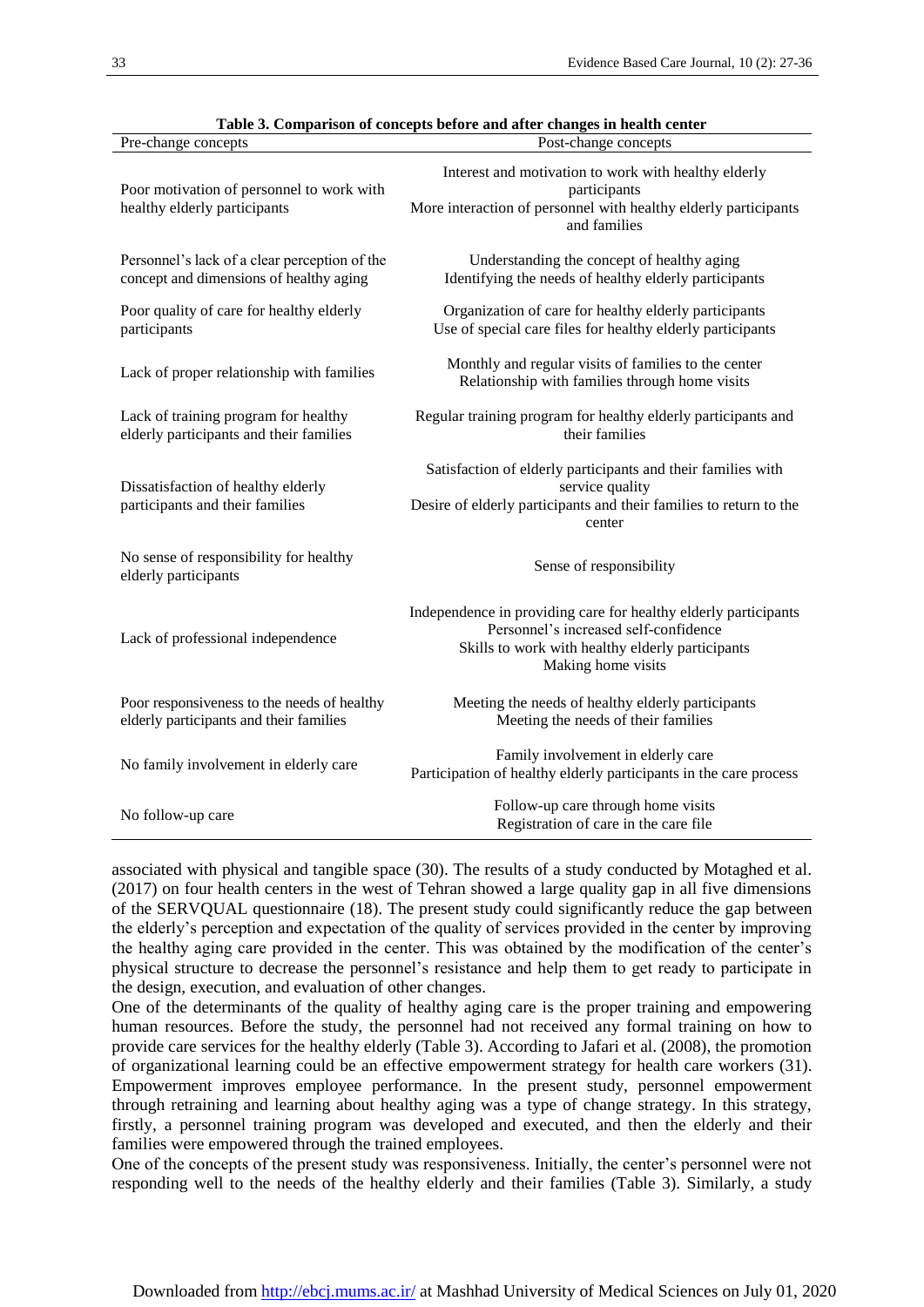carried out by Tarrahi et al. (2012) on public health centers of Khorramabad, Iran, also reported that the highest quality gap was related to the responsiveness dimension (32). In the present study, the analysis of the SERVQUAL questionnaire showed a change in the responsiveness score from 10.11 in the pre-intervention stage to 25.13 in the post-intervention stage indicating a significant increase in this dimension of service quality.

Another concept emerged in the present study was accountability to healthy seniors and their families (Table 3). Health promotion is the process by which individuals, groups, and communities are empowered to address their own health problems. One of the main pillars of health promotion is accountability or sense of responsibility. Although the health of an adult person is first and foremost his or her own responsibility, maintaining and enhancing people's health are also among the most important duties of public health centers and their employees. The responsibilities to provide quality care, continue and follow up care, and educate the elderly are some aspects of this concept. In a study carried out by Nasiripour et al. (2012), it was reported that the employees of public health centers in Noor, Iran, had an average and above-average sense of responsibility (33). Beykzad et al. (2013) showed a positive relationship between the sense of responsibility and job satisfaction among nurses (34).

Another concept identified in the present study was independence in care planning for the healthy elderly (Table 3). This concept was derived from care organization by the personnel, use of care standards by the personnel, and doing specialized tasks with the healthy elderly. In a qualitative study by Skår (2010) in Norway, which was conducted through focused group discussions and in-depth interviews with 11 nurses, they reported four themes of "to have a holistic view", "to know the patient", "to know that you know", and "to dare" as the components of autonomy in working conditions for nurses (35).

Similar to the study carried out by Skår, in the present study, the holistic view about aging was identified as an infrastructural requirement for the care program. Perhaps one of the reasons for the absence of a healthy aging program in integrated care is the lack of such a broad and holistic approach; a flaw that limits the care program to ailing seniors only. Moreover, a holistic view allows the care program to be extended to not only the healthy elderly but also their families.

In a phenomenological study carried out by Oshodi et al. (2019), they conducted 48 semi-structured interviews with nurses. As a result, independence was identified as a key concept in the nurse's caring roles (36). Some of the obtained findings of the present study, such as the identification of teamwork and participation-oriented healthy aging care, improvement of knowledge, motivation, and performance of personnel as the main prerequisite for their empowerment, and home visits independently conducted, are consistent with the results of a study by Oshodi et al.

One limitation of this study was the mild resistance that the program received from the personnel because it could interfere with the center's routine activities. This issue was resolved by seeking support from the center's chief manager, concentrating the activities in the evening shift, and assuring the personnel that there would be no disruption in their duties or activities.

#### **Implications for Practice**

The results of the present study can be used to determine and elucidate the duties of the personnel of public health centers with regard to the education of the healthy elderly and their families. One of the key results of the present study was the creation of an active partnership among the health center, elderly participants, and their families, resulting in the improvement of care quality and satisfaction of stakeholders. This experience can be used in designing similar clinical programs for similar public health centers.

#### **Acknowledgments**

This manuscript is derived from a doctoral dissertation titled "Improving the quality of integrated care for healthy aging" submitted to Tarbiat Modares University in Tehran with a code of 1255748. The authors would like to extend their gratitude to the elderly participants, their families, and hardworking personnel of Shahid Motahhari health center.

#### **Conflicts of Interest**

The authors declare that there is no conflict of interest.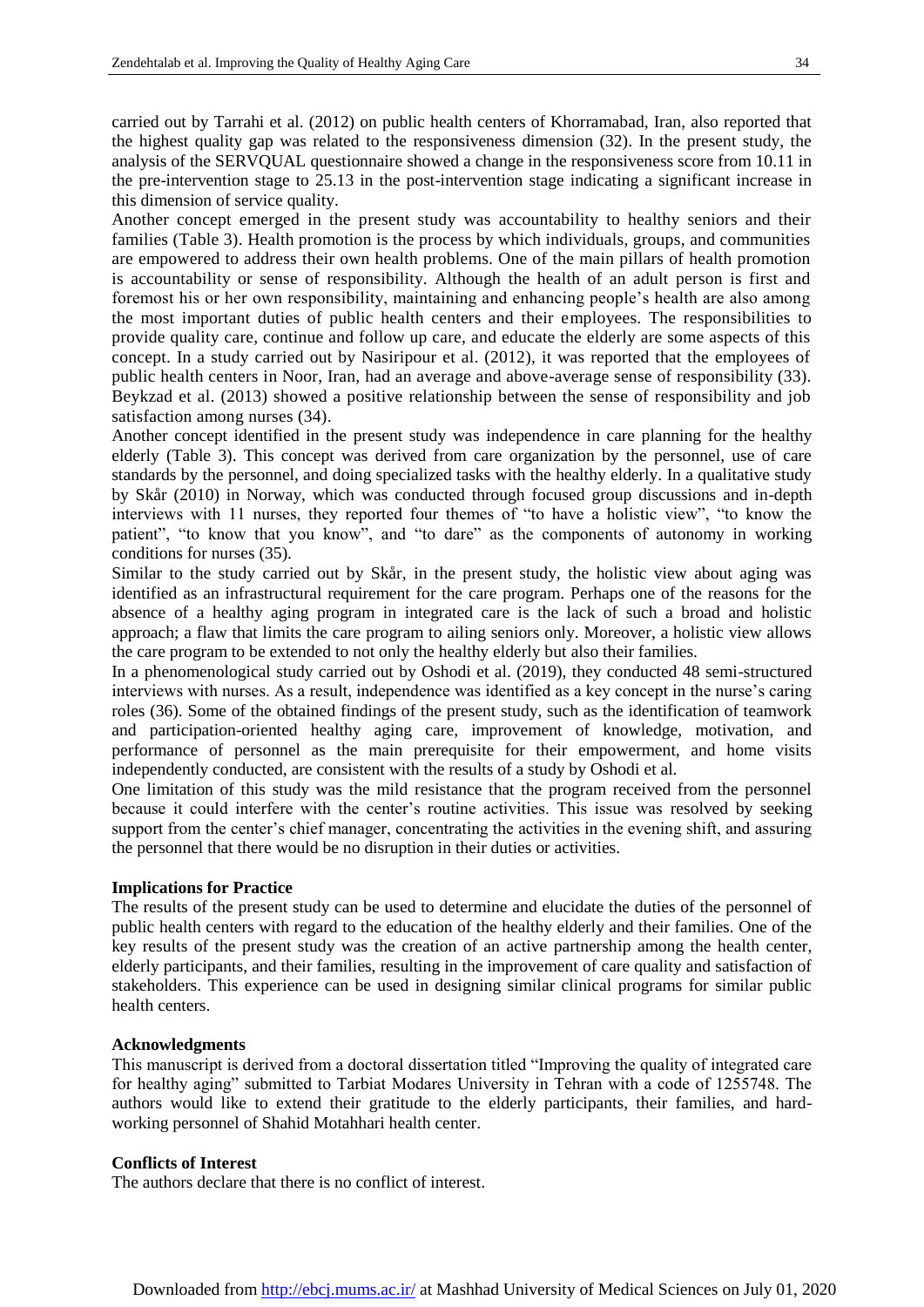## **References**

- 1. National document on health promotion, welfare and dignity of Iranian Elderly. Tehran: Ministry of Health and Medical Education; 2011.
- 2. Booklet guide to integrated and comprehensive aging care. Tehran: Ministry of Health and Medical Education, Office of Family and Population Health, Elderly Health Department; 2016.
- 3. Sibiya M, Gwele N. A model for the integration of primary health‐care services in the province of KwaZulu‐Natal, South Africa. J Nurs Manag. 2013;21(2):387-95.
- 4. Johnson CS, Duraiswamy M, Desai R, Frank L. Health service provider's perspectives on healthy aging in India. Ageing Int. 2011;36(4):445-62.
- 5. Alizadeh M, Sharifi F, Mohamadiazar M, Nazari N. Analytical performance of administrations in charge of ageing program in Iran. Iran J Diabetes Metab. 2013;13(1):74-81.
- 6. Iasiello M, Bartholomaeus J, Jarden A, Van Agteren J. Maximising the opportunity for healthy ageing: online mental health measurement and targeted interventions. Stud Health Technol Inform. 2018;246:111-23.
- 7. Moradi S, Fekrazad H, Mousavi MT, Arshi M. The study of relationship between Social Participation and quality of life of old people who are member of senior association of Tehran City in 2011. Iran J Ageing. 2013;7(4):41-6.
- 8. Heravi M. Designing and validation of the domestic elder abuse assessment questionnaire. [PhD Thesis]. Tehran: Tarbiat Modares University; 2009.
- 9. Fotoukian Z, Mohammadi Shahboulaghi F, Fallahi Khoshknab M. Analytical on empowerment interventions in older people with chronic disease: a review literature. J Health Promot Manag. 2013;2(4):65-76.
- 10.Mohammadi Mehr M, Zamani-Alavijeh F, Hasanzadeh A, Fasihi T. Effect of healthy lifestyle educational programs on happiness and life satisfaction in the elderly: a randomized controlled trial study. Iran J Ageing. 2019;13(4):440-51.
- 11.Kazemi N, Sajjadi H, Bahrami G. Quality of life in Iranian elderly. Iran J Ageing. 2019;13:518-33.
- 12.Hazavehei MM, Faghih Solaimani P, Moeini B, Soltanian AR, Rahmani K. Evaluation of the educational nutrition intervention's effects on healthy nutritional behaviors promotion in elderly of Sanandaj: application BASNEF model. J Neyshabur Univ Med Sci. 2017;5(1):39-51.
- 13.Kakhki A, Abed Saeedi J, Delavar A, Saeed Zakerin M. Autonomy in the elderly: a phenomenological study. Hakim Res J. 2010;12(4):1-10.
- 14.Alaviani M, Khosravan S, Alami A, Moshki M. The effect of a multi-strategy program on developing social behaviors based on pender's health promotion model to prevent loneliness of old women referred to gonabad urban health centers. Int J Community Based Nurs Midwifery. 2015;3(2):132.
- 15.Sahaf R, Rassafiani M, Fadayevatan R, Delbari A, Saboor M, Mirzaee S, et al. Validity and reliability of champs physical activity questionnaire for older people living in Tehran. Salmand. 2014;9(3):206-17.
- 16.Bogdan R Biklen SK. Qualitative research for education. Boston, MA: Allyn & Bacon; 1997.
- 17.Mesbahi M, Abbaszadeh A. Empowerment of support staff of Kerman university of medical sciences, Iran. J Qualitat Res Health Sci. 2013;1(4):321-31.
- 18.Motaghed Z, Davoudi Monfared E, Mohazab Turabi S, Nemati I, Mousavi A, Eshraghi R, et al. Assessment of quality of services in health centers from the perspective of clients by SERVQUAL method. Health Res J. 2017;2(1):49-55.
- 19.Heidarnia MA, Riazi-Isfahani S, Abadi A, Mohseni M. Cross cultural adaptation and assessing validity and reliability of SERVQUAL questionnaire in hospital service quality. Res Med. 2014;38(2):98-105.
- 20.Venkatapuram S, Ehni HJ, Saxena A. Equity and healthy ageing. Bull World Health Organ. 2017;95(11):791.
- 21.Yasobant S. Comprehensive public health action for our aging world: the quintessence of public health policy. London, England: SAGE Publications Sage UK; 2018.
- 22.Sowa A, Tobiasz-Adamczyk B, Topór-Mądry R, Poscia A, La Milia DI. Predictors of healthy ageing: public health policy targets. BMC Health Serv Res. 2016;16(Suppl 5):289.
- 23.World Health Organization. A strategy for active, healthy ageing and old age care in the Eastern Mediterranean Region 2006-2015. Geneva: World Health Organization; 2006.